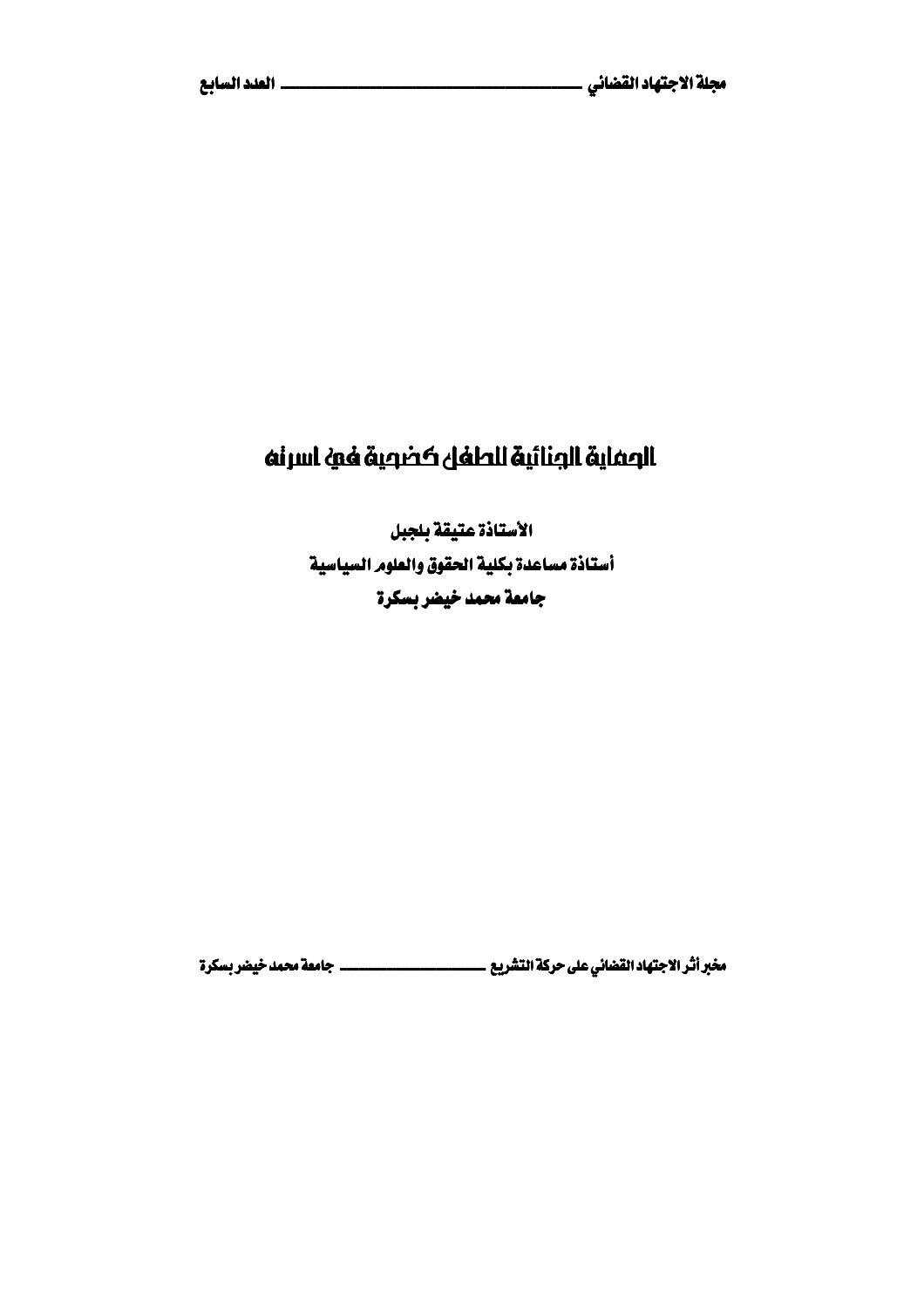#### الحماية الجنانية للطفل كضحية في أسرته .

#### تمهيد:

أقرت أغلب التشريعات الجنائية الحديثة على حق الولى في تأديب صغيره، فيعتبر استعمالا " للحق " تأديب الآباء للأولاد القصر في حدود ما هو مقرر شرعا أو فانونا.

مصدر هذا الحق – تأديب الأولاد - الشريعة الإسلامية التي تجيز عند عدم وجود الأب أو وللام حق تأديب الصغار لإصلاحهم وتعليمهم بشرط أن لا يتجاوز حدود الضرب البسيط، وهذا الأخير يكون باليد دون استعمال وسيلة أخرى كالعصا ولا يتجاوز الإيذاء الخفيف الذي لا يترك أثرا ﴾ الجسم ولا يتجاوز الضرب ثلاث ضربات وان يتم استبعاد المناطق الحساسة من الجسم كالرأس والوجه.

وحق التأديب مقيدا بالغاية التي شرع من اجلها وهو إصلاح الصغير وتعليمه وتهذيبه فإن تجاوز مستعمل الحق بفعله هذه الغاية إلى غاية أخرى، خرج فعله من دائرة الإباحة ودخل دائرة التجريم واستحق بالتالي العقاب والجزاء مثال ذلك أن يضرب الأب ابنه لحمله على التسول والسرقة<sup>(01)</sup>.

على هذا الأساس جاء قانون العقوبات الجزائري ووضع قواعد عقابية من شأنها حماية الطفل من سوء المعاملة أو الاعتداء سواء على خلقه أو على جسمه أو على حياته فمن شأنها أن تجازي احد الوالدين الذي يتعمد الاعتداء على حقوق أولاده بالجزاء المناسب، فهل اعتنى المشرع بالحماية في هذا النوع من الاعتداءات؟ هذا ما سوف يتم تناوله في المطلبين التاليين.

المطلب الأول: الجرائم المتعلقة بالاعتداء على حقوق الأبناء وعلى أخلافهم.

المطلب الثاني: الجرائم المتعلقة بالاعتداء على الأبناء في جسمهم وحياتهم.

# المطلب الأول: الجرائم المتعلقة بالاعتداء على حقوق الأبناء وعلى أخلاقهم.

قد يتعرض الأطفال إلى عدة جرائم من طرف أوليائهم ومن بين هذه الجرائم جريمة الإساءة إلى الأولاد جريمة ترك الأطفال وتعريضهم للخطر، جريمة الفعل الفاحش جريمة اغتصاب الأبناء، وفيما يلي سنحاول الحديث عن جريمتين هما:

### الفرع الأول: جريمة الإساءة إلى الأولاد :

إن جريمة الإساءة إلى الأولاد جريمة ذات اثر خطير ورد النص عليها في قانون العقوبات، ضمن صياغة ۖ معقدة وصعبة، ومحتوى مكثف لمعاني متشابكة، لهذا ارتأينا فك عقدة التشابك ونضع هذه الجريمة وعناصرها في إطارها الملائم، فتناولنا أساس الجريمة ومحلها ووسائل ارتكابها وعناصر تكوينها وأخيرا الجزاء والعقاب المسلط على فاعلها<sup>(02</sup>)

### أولا/ أساس ومحل جريمة الإساءة إلى الأولاد:

إن أساس أو مجال إساءة الآباء إلى أبنائهم له مجال واسع لا يخضع إلى حدود ولا يلزم بأي قيود ، وقِے أحيان كثيرة يصعب التفريق بين ما يدخل فے حقوق الأبوين فے تأديب أولادهم ، وبين ما يعتبر إساءة للأبناء، ويستوجب معاقبتهما وهذا لتفادى الوقوع في هاوية الخلط بين ما يعتبر تأديبا وما يعتبر إساءة من احد الوالدين الماشرين<sup>(03)</sup> .

 $-128-$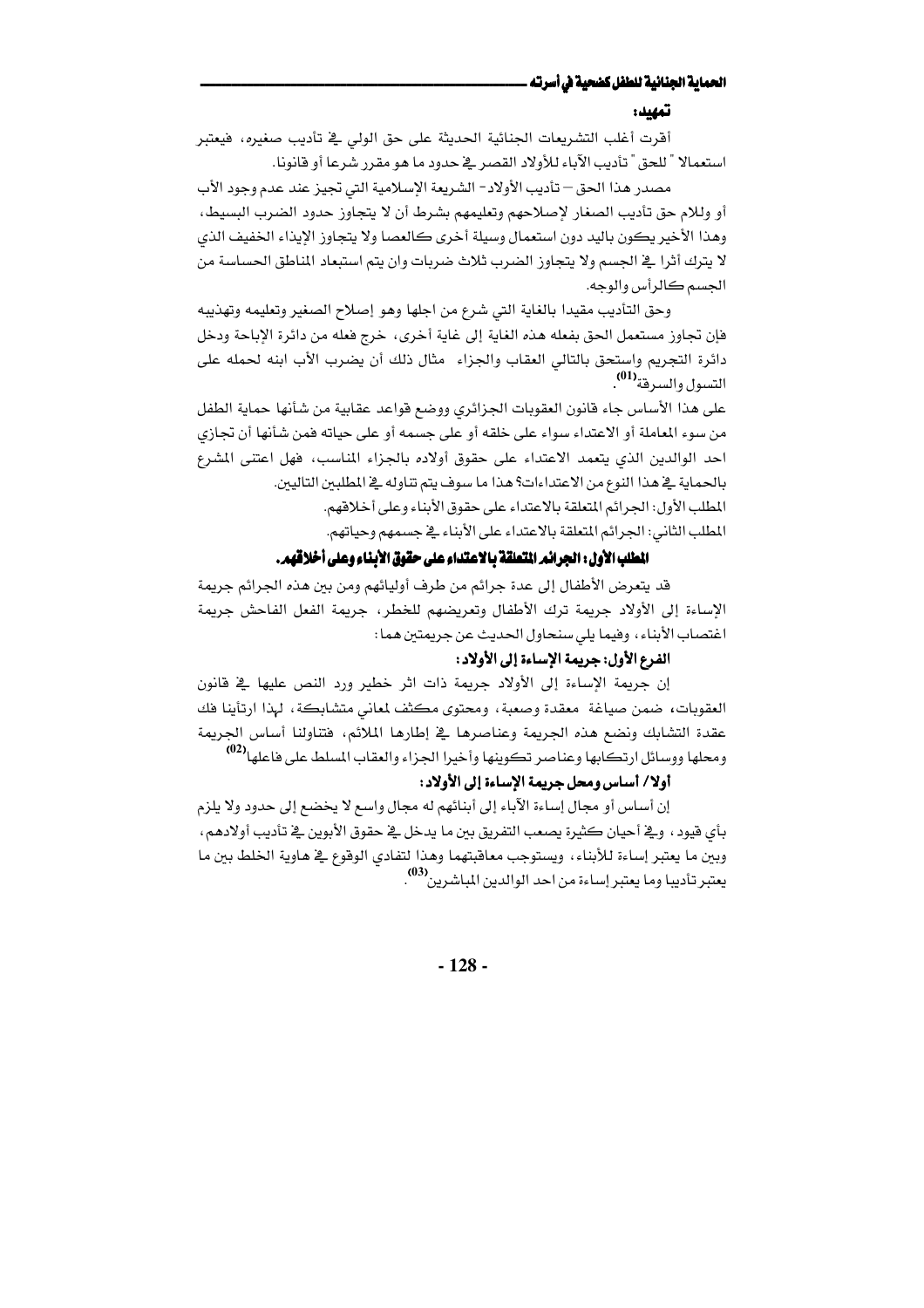### \_ أ. عتيقة بلجبل - جامعة بسكرة

ركز قانون العقوبات ية معنى الإساءة إلى الأولاد كتعريض احدهم أو بعضهم أوكلهم إلى خطر جسيم يضر بصحتهم وبأمنهم وبأخلاقهم، وجعل من هذا الخطر الجسيم أساس لقيام<br>جريمة الإساءة إلى الأولاد<sup>041</sup>.

أما عن محل أو موضوع جريمة الإساءة إلى الأولاد ، فرغم الإشارة إلى أساس جريمة الإساءة إلى الأولاد إلا انه مجال يصعب تحديده، فرجوعا إلى قانون العقوبات الجزائري حصر المشرع في الفقرة الثالثة من المادة 330 السالفة الذكر موضوع هذه الجريمة في ثلاث حالات <sup>05</sup>0، وهي: ۖ

\* حالة ترك احد الوالدين لمقر أسرته لمدة تتجاوز الشهرين ويتخلى عن كافة التزاماته الأدبية أو المادية المترتبة على السلطة الأبوية أو الوصاية القانونية وذلك بغير سبب جدي، ...

\* حالة الزوج الذي يتخلى عمدا ولمدة تتجاوز الشهرين عن زوجته مع علمه بأنها حامل وذلك لسبب غير جدي.

ج<br>جحالة تعريض احد الوالدين لصحة أولاده أو يعرض أمنهم أو خلقهم لخطر جسيم بأن ي*سيء* معاملتهم أو يكون مثلا سيئًا لهم للاعتياد على السكر أو سوء السلوك أ أو بأن يهمل رعايتهم، أو لا يقوم بالإشراف الضروري عليهم، ...

بذلك يكون فانون العقوبات قد ميز تميز! واضحا وصريحا لتلك الحالات التي تعتبر إساءة إلى الأولاد وتشكل جريمة تستوجب العقاب عن تلك الحالات الغير المحددة والتي يمكن أن تدخل ضمن صلاحيات الآباء في تأديب أبنائهم<sup>060</sup>).

من هنا نجد أن صحة الأولاد وأمنهم وأخلاقهم محمية بالقانون وهي من أهم الواجبات المنوطة بالآباء تجاه أولادهم، ولا يجوز لأي كان أن يمس بها أو يعتدي عليها سواء كان والدا أو والدة أو غيرهما.

# ثانيا/ وسيلة ارتكاب جريمة الإساءة إلى الأولاد:

إن كانت القاعدة العامة أن مواضيع فانون العقوبات تنحصر عادة وأساسا في تحديد الوفائع والأفعال الجرمة ، ويـْ تكييف الوصف القانوني الملائم لها من حيث كونها جناية أو جنحة أو مخالفة وفج بيان درجة العقاب المناسب لها ، دون التعرض إلى وسائل ارتكاب الجريمة أو دوافعها إلا عندما يتطلب الأمر بيان ظرف من ظروف التشديد أو التخفيف أو الأعذار<sup>07</sup>) .

فقانون العقوبات خرج جزئيا عن هذه القاعدة، ونص على ثلاثة وسائل لارتكاب جريمة الإساءة إلى الأولاد وهي تعريض الأولاد إلى خطر جسيم بإساءة معاملتهم أو يكون الآباء أو الأم مثلا سيئًا لهم بسبب الاعتياد على السكر أو سوء السلوك أو بإهمال رعاية الأولاد أو عدم القيام بتوجيهيهم أو بالإشراف الضروري عليهم وهي في الواقع هذه الوسائل ما هي إلا بعضا من عناصر تكوين الجريمة<sup>(08)</sup>.

أما عن عناصر جريمة الإساءة فقد ورد في قانون العقوبات إلى أن احد الوالدين الذي يعامل معاملة سيئة أوان يكون مثلا سيئا بالاعتياد على السكر أو سوء السلوك أو بسبب إهماله أو بعدم القيام بالأعمال الضرورية مما يؤدي إلى تعريض صحة أو امن أو أخلاق أولاده. فانه يمكن أن تتضح بسهولة العناصر أو الشروط التي يوجب القانون توفرها لقيام جريمة الإساءة إلى الأولاد ومعاًهبتهم بسببها وهي ثلاثة شروط <sup>(09</sup>):

 $-129-$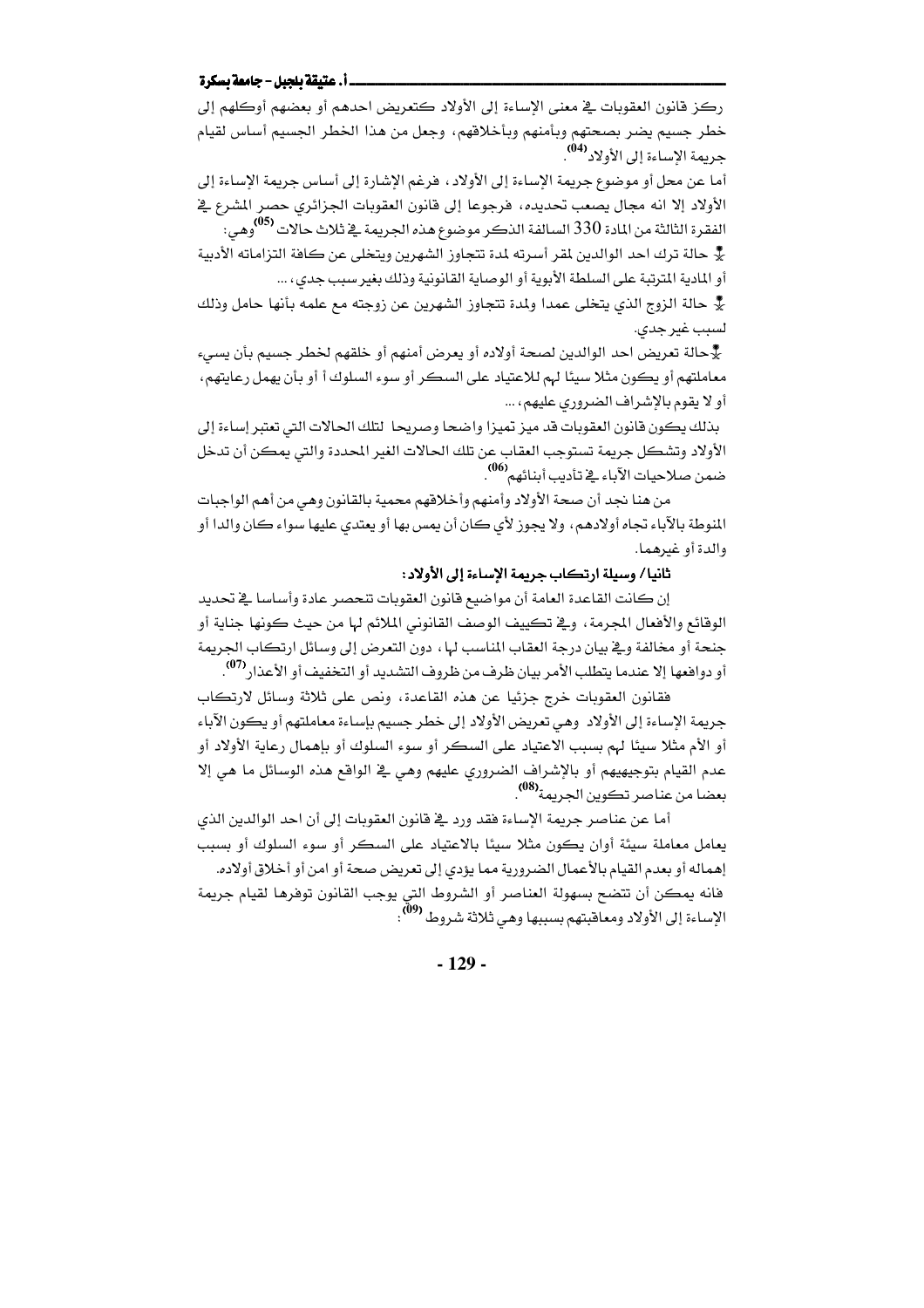### الحماية الجنائية للطفل كضحية في أسرته .

- شرط الأبوة أو البنوة.

- شرط توفر وسيلة التعريض للضرر .

- شرط توفر عنصر الخطر أو الضرر الجسيم.

# ثالثا/ العقاب المسلط على فاعل الإساءة للأولاد:

يٍّ هذا المجال – العقاب- هو انه إذا تواهرت كافة الشروط أو العناصر مكونة لجريمة الإساءة إلى الأولاد والتي سبق ذكرها فان الجريمة تكون متكاملة العناصر والأركان وموجبة للعقاب وينتج عنها معاهبة المتهم حسب فانون العقوبات<sup>(10</sup>) ، بعقوبة الحسن من شهرين إلى سنة وبغرامة من 25.000 دينار جزائري إلى 100.000 دينار جزائري، وإذا تخلف عنصر واحد أو أكثر فان الجريمة لا تكون قد تولدت ولا يمكن بالتالي تطبيق أحكام قانون العقوبات الجزائري.

وهذا ما ذهب إليه أيضا الشرع السوداني في قانون العقوبات لسنة 1974<sup>(11)</sup> الذي يقضى على: "كل من يكون مكلفا برعاية صغير لم يبلغ الخامسة عشر سنة أو يكون على ذلك الصغير سلطة، ويسئ معاملته عمدا أو يسهل أمرا من شانه إيلامه بغير مقتضى، يعاقب بالسجن مدة لا تتجاوز سنة أو بغرامة أو بعقوبتين معا ، فإذا نشا عن سوء الماملة أو الإهمال ضرر جسيم بصحة الطفل، فتكون العقوبة السجن مدة لا تتجاوز خمس سنوات أو الغرامة أو بالعقوبتين معا."

أما عن القانون الطفل المصري رقم 12 لعام 1996 فيقضى في المادة 98 منه: " إذا ضبط الطفل في إحدى محلات التعرض للانحراف النصوص عليها في البنود 10 إلى 06 من المادة 96 وـِـِّ المادة 97 من هذا القانون أنذرت نيابة الأحداث متولى أمره، كتابة لمراقبة حسن سيره وسلوكه في المستقبل."

"ويعاهَب بغرامة لا تتجاوز مائة جنيه 100 من أهمل، بعد إنذاره طبقا للفقرة الأولى من المادة 98 من هذا القانون، مراقبة الطفل، ويترتب على ذلك تعرضه للانحراف في إحدى الحالات الشار إليها في المادتين 96و97 لهذا القانون."<sup>(12</sup>)

ويعاقب هذا القانون<sup>(13</sup>) أيضا بغرامة لا تتجاوز مائتين 200 جنيه من سلم إليه الطفل وأهمل أداء احد واجباته إذ ترتب على ذلك ارتكاب الطفل جريمة أو تعرضه للانحراف في إحدى الحالات المبينة فح هذا القانون <sup>(14</sup>).

### الفرع الثاني: جريمة ترك الأطفال وتعريضهم للخطر:

إن من الجرائم الواقعة على الأطفال كذلك ﴾ قانون العقوبات، جريمة ترك الأبناء يِّ مكان خالي من الناس، وهي جريمة لا يمكن متابعة أو إدانة أي شخص بشأنها إلا بعد التحقق من توافر أركانها أو شروط قيامها، وهو ما سوف يتم تناوله فيما يلي اعتمادا على نصوص قانون العقوبات الجزائري.

## أولا/ شروط جريمة ترك الأطفال وتعريضهم للخطر:

1**- شرط ترك الولد وتعريضه للخطر:** إن أول عنصر من عناصر تكوين هذه الجريمة هو عنصر الفعل المادي المتمثل في نقل الطفل من مكان آمن والذهاب به إلى مكان خالي تماما

 $-130-$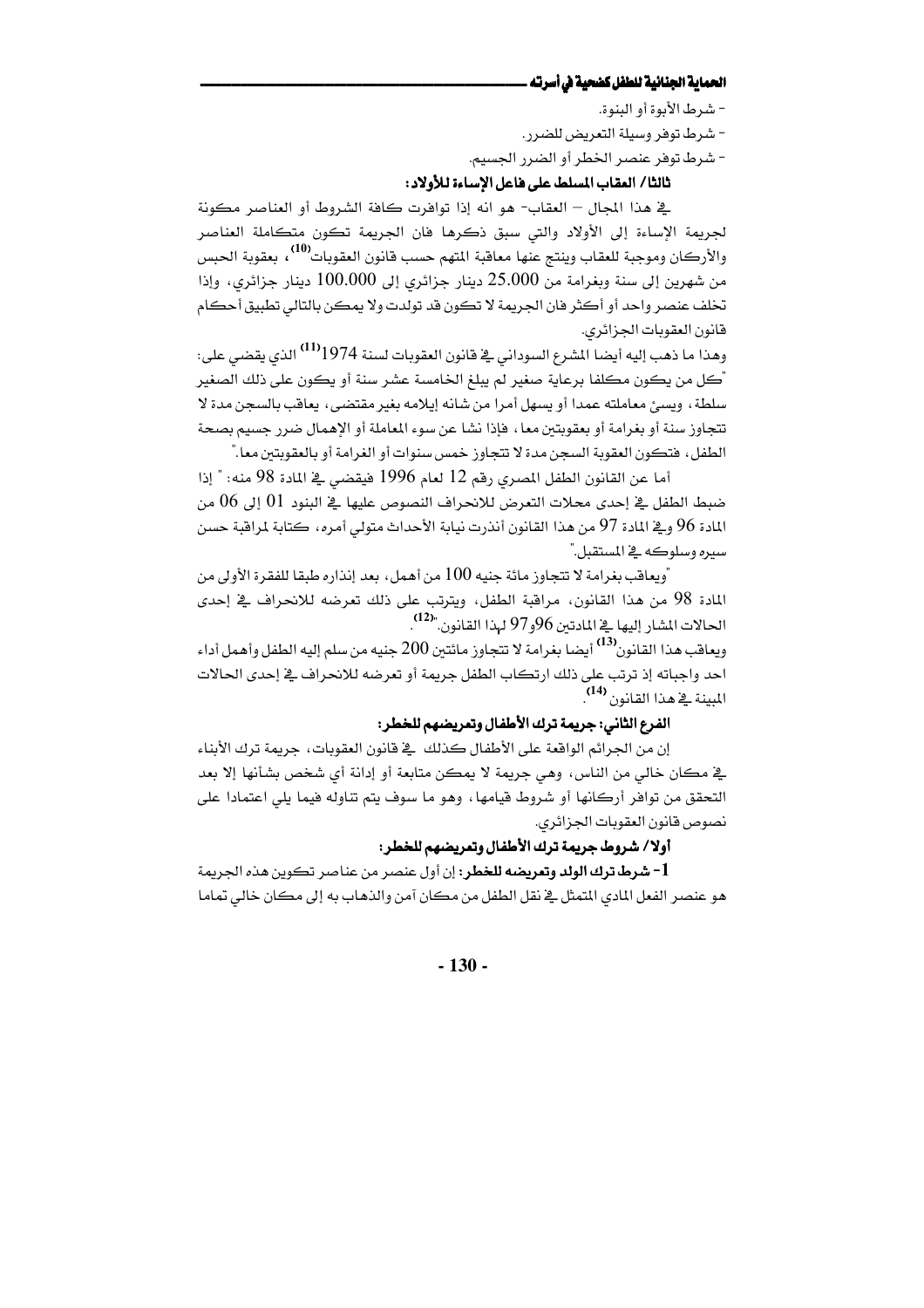### \_\_ أ. عتيقة بلجيل - جامعة بسكرة

من الناس ولا يوجد به أي إنسان ثم تركه وتعريضه للخطر ، وهو عنصر يتم تكوينه بمجرد الانتهاء من عملية النقل والترك دون الحاجة إلى إثبات أي تصرف آخر.

2- شرط التارك أبا أو أما للمتروك: وهو أن يكون الطفل المتروك ابنا شرعيا لن نقله وتركه أو عرضه للخطر \_ فصكان خالي من الناس لان فقدان صفة الأمومة أو الأبوة الشرعية حمل الطفل القاصر وتركه أو عرضه للخطر تفقد هذه الجريمة احد عناصر تكوينها وبالتالي لا بمكن تطبيق أحكام نص المادة 315 من قانون العقوبات الجزائري بشأنها ، ويترك الجال لتطبيق أحكام المادة 114 من قانون العقوبات أو أية مادة أخرى يمكن أن تنطبق على الوقائع المفترضة.

3- شرط ترك الطفل في مكان خال: وهو ترك الأبناء في مكان خال وتعريضهم للخطر فهو الشرط المتعلق بإثبات أن الابن الضحية قد وقع وضعه وتركه في مكان خال لا يوجد فيه الناس، وهو الحال الذي يحتمل معها هلاك الولد ويتعذر أن يعثر عليه من يسعفه أو ينجده ويقدم له أي مساعدة تقيه من الخطر الذي يمكن أن يداهمه والضرر الجسيم الذي يمكن أن يتعرض له.

4- شرط كون الابن غير قادر على حماية نفسه: بطبيعة الحال حسب أحكام نص المادة 314 من فانون العقوبات الجزائري اشترط أن يكون الابن أو الطفل المتروك أو المعرض للخطر في مكان خالي من الناس غير قادر لحماية نفسه، وذلك بسبب صغر سنه أو بسبب عيب أو عاهة في جسمه وإما بسبب خلل في عقله لا يستطيع إنقاذ نفسه من أي خطر قد يتعرض  $(15)$ <sub>41</sub>

فإذا توافرت كل هذه الشروط تشكلت الجنحة وأمكن إدانة المتهم بها ومعاقبته عليها وفقا لنص المادة 314 من قانون العقوبات الجزائري دون حاجة البحث عن نية الفاعل وقصده حيث أن القانون لم يجعل من النية أو القصد الجرمي ركنا معتبرا وذلك ما دام لم ينتج عن ذلك الفعل أية مضاعفات خطيرة ومادام لم يؤدي إلى إحداث مرض أو عجز أو عاهة بالضحية أوالي وفاته، لان نشوءِ أية حالة من هذه الحالات، على اثر عملية الترك أو التعريض للخطر بحدث ظرفا من ظروف التشديد وسيفرض لكل حالة عقوبة مناسبة لها<sup>16</sup>) .

# ثانيا/ الجزاءات المترتبة عن جريمة ترك الأطفال والعاجزين وتعريضهم للخطر:

يعاهب قانون العقوبات الجزائري<sup>(17</sup>)، كل من ترك طفل أو عاجزاً غير قادر عل*ى* حماية نفسه بسبب حالته البدنية والعقلية أو عرضه للخطر في مكان خال من الناس أو حمل الغير على ذلك.

أما عن الجزاءات المقررة بالتفصيل عن جريمة ترك الأطفال والعاجزين وتعريضهم للخطر، فهي على النحو التالي عن ذلك يقضي قانون العقوبات على

- إذا تم ترك طفل أو عاجز غير قادر على حماية نفسه وعرضه للخطر في مكان خالي من الناس يعاقب لمجرد هذا الفعل بالحبس من سنة إلى ثلاث سنوات<sup>(18</sup>.

وإذا نشأ عن الترك أو التعريض للخطر، مرض أو عجز كلي لمدة تجاوز عشرين يوما فيكون الحبس من سنتين إلى خمس سنوات<sup>(19</sup>).

 $-131 -$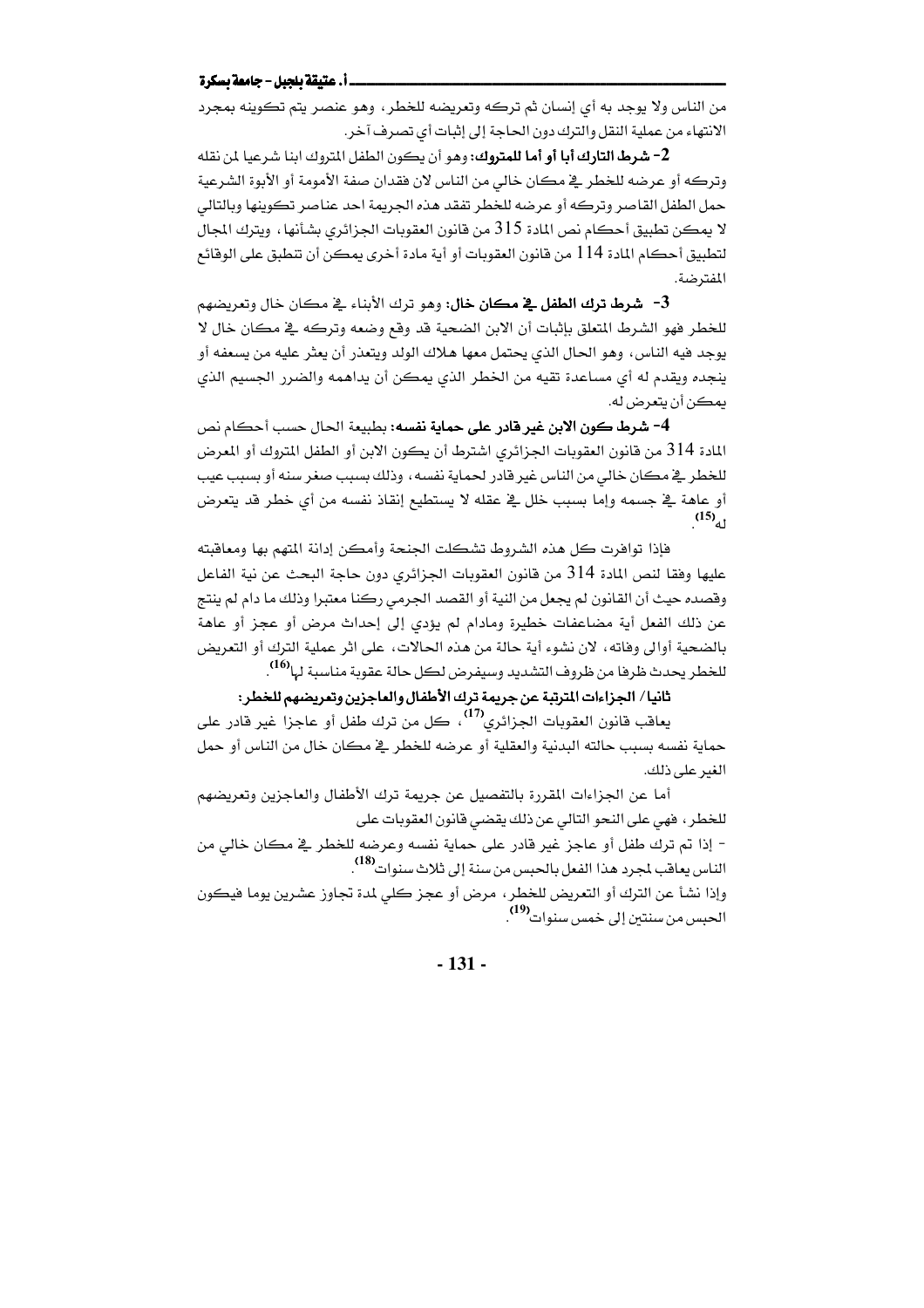#### الحماية الجنائية للطفل كضحية في أسرته ــ

وإذا حدث للطفل أو للعاجز بر أو عجز في احد الأعضاء أو أصيب بعاهة مستديمة فتكون العقوبة هي السجن من خمس إلى عشر سنوات<sup>00</sup>.

وإذا سبب الترك أو التعرض للخطر إلى الموت فتكون العقوبة هي السجن من عشر سنوات إلى عشرين سنة<sup>(21)</sup>.

كما يقضى القانون إذا كان مرتكب الحادث من أصول الطفل أو العاجز أو ممن لهم سلطة عليه أو ممن يتولون رعايته فتكون العقوبة كما يلي<sup>(22)</sup>:

- الحبس من سنتين إلى خمس سنوات في الحالات المنصوص عليها في الفقرة الأولى من المادة  $^{(23)}$  314

– السجن من خمس سنوات إلى عشر سنوات في الحالة المنصوص عليها في الفقرة الثانية من .<br>المادة المذكورة<sup>(24)</sup>.

– السجن من عشر سنوات إلى عشرين سنة في الحالة المنصوص عليها في الفقرة الثانية من المادة  $\tilde{\text{c}}$ المذكورة <sup>(25</sup>

– السجن المؤبد في الحالة المنصوص عليها في الفقرة الرابعة من المادة المذكورة <sup>(26</sup>).

غير انه إذا توافرت كل عناصر جريمة ترك الأطفال والعاجزين وتعريضهم للخطر لكن كان الترك هذا في مكان مأهولا ومطروفا من الناس، ومن المحتمل جدا العثور على الولد ومساعدته، كأن تكون الأم أو الأب بعد وضع طفل أمام باب المسجد أو على حافة الطريق الذي يسلكه الناس عادة، وقِجْ أوقات معلومة فان العقوبة ستكون اخف فليلا من العقوبة المقررة للترك <u>ي</u>ة مكان خال وبذلك تكون العقوبة الحبس من ثلاثة أشهر إلى سنة<sup>(27)</sup>.

إذا نشأ عن الترك أو التعريض للخطر مرض أو عجز كلي لمدة تجاوز عشرين يوما فيكون الحبس من ستة أشهر إلى سنتين<sup>(28)</sup> .

وإذا حدث للطفل أو للعاجز بتر أو عجز في احد الأعضاء أو أصيب بعاهة مستديمة فتكون العقوبة هي الحبس من سنتين إلى خمس سنوات<sup>999</sup>.

وإذا أدى ذلك إلى الوفاة تكون العقوبة هي السجن من خمس سنوات إلى عشر<br>سنوات<sup>(30)</sup>.

ولا ننسي انه إذا وقع ترك الابن أو تعريضه للخطر سواء ڤي مكان خال أوڤي مكان غير خال ونتج عن ذلك الوفاة، دون قصد إحداثها فان العقوبة المقررة للام أو الأب ستكون هي السجن المؤبد في حالة الترك، في مكان خال والسجن من عشر إلى عشرين سنة في حالة الترك هن (<sup>31)</sup>.

أما إذا كانت الوفاة مقرونة بنية أو قصد إحداثها فان العقوبة ستتغير وستكون وفقا لإحدى الحالات المنصوص عليها بشان القتل العمدي حسب المواد 259 إلى 263 من قانون العقوبات الجزائري.

وإذا حصل أن أدينت الأم أو الأب بارتكاب جريمة ترك الابن وتعريضه للخطر وان عوقب احدهما بالعقوبة المقررة للجنحة ضمن أحكام المادتين 314 و317 فانه يجوز للمحكمة إضافة إلى ذلك أن تحكم بحرمانه من سنة إلى خمس سنوات من ممارسة حق أو أكثر من

 $-132-$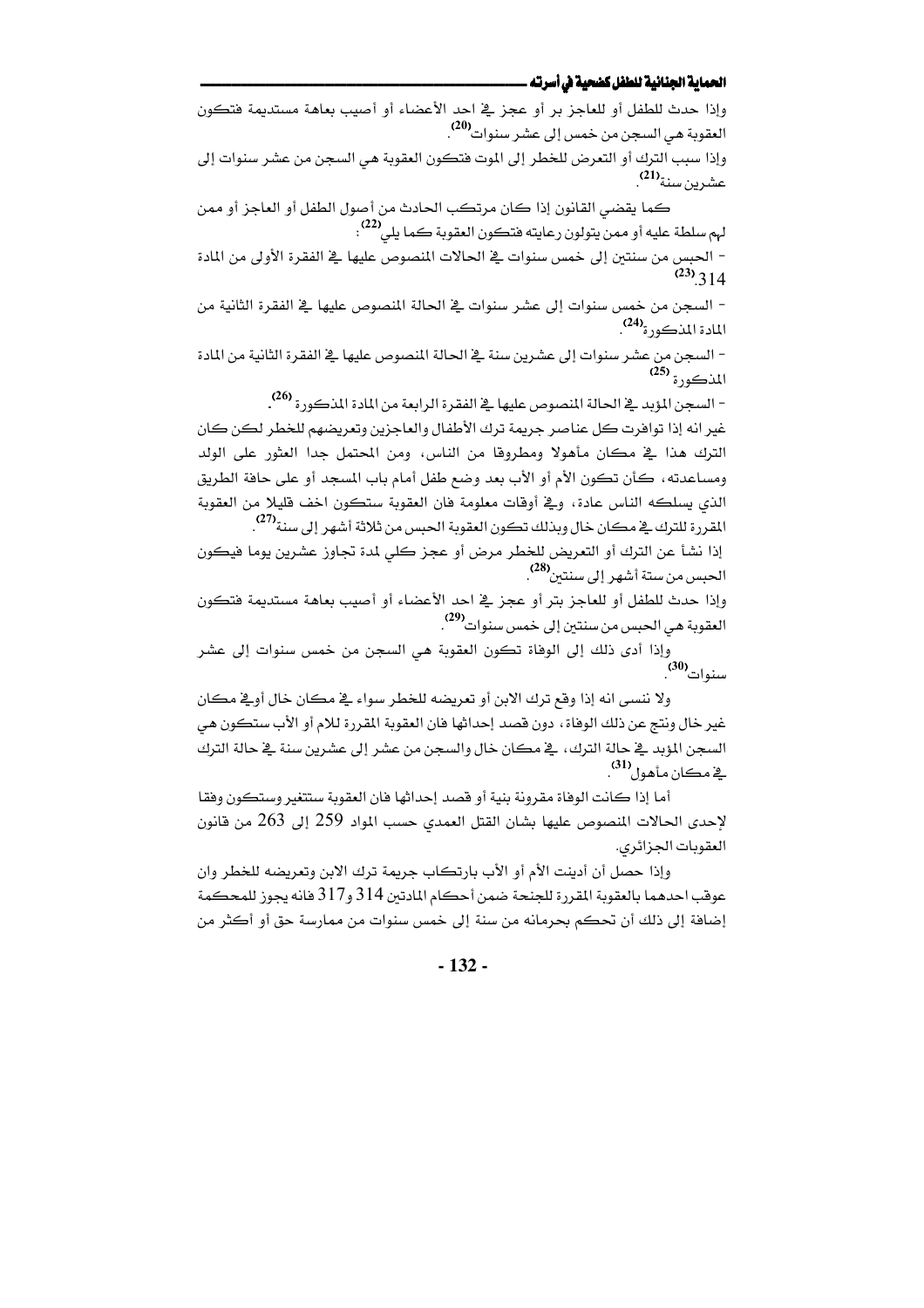### \_ أ. عتيقة بلجبل - جامعة بسكرة

الحقوق الشار إليها ـ2 المادة 08 من قانون العقوبات والمحال عليها بموجب المادتين 314و319 منه،كما يمكنها أن تحكم بسقوط السلطة الأبوية عن المدان منهما ۖ وضمن نفس الحكم المتضمن للإدانة والعقوبة.

أما عن القانون السوداني هو الآخر اهتم بحماية الصغير من الترك والإهمال وينص على<sup>(32</sup>) حالة: " تعريض الصغير الذي لم يبلغ الثانية عشر للخطر وتخلي والديه أومن يتولى رعايته عنه: "

"كل أب أو أم لصغير لم يبلغ الثانية عشر، أوكل شخص يكون ذلك الصغير تحت رعايته، يعرض ذلك الصغير أو يتركه في أي مكان قاصدا التخلي عنه نهائيا ، يعاقب بالسجن مدة لا تجاوز سبح سنوات، أو بغرامة أو بعقوبتين."

كما يعاقب قانون العقوبات المصري في مواده 285-286-287 بالحبس كل من عرض طفلا لم يبلغ سبع سنين كاملة وتركه في محل خال من الآدميين أو حمل غيره على ذلك، فإذا نشأ عن هذا التعريض أو الترك انفصال عضو من أعضائه أو فقد منفعته يعاقب الفاعل بالعقوبات المقررة بالجرح العمدي، فإذا تسبب عن ذلك موت طفل يحكم بالعقوبة المقررة للقتل عمدا ، وتكون العقوبة بالحبس أو الغرامة إذا تم تعريض أوترك في محل معمور بالآدميين(33) ويلاحظ هنا أن المشرع لم يحدد الفعل من الترك إذا كان احد الأبوين أو الغير.

غير انه بالرجوع إلى قانون الطفل المصرى رقم 12 سنة 1996 فانه ينص في مادته 116 : " يعاقب بالحبس من عرض طفلا للانحراف أو إحدى الحالات المشارة إليها في المادة 96 من هذا القانون بان أعده لذلك أو ساعده أو حرضه على سلوكها أو سهلها له بأي وجه ولو لم تحقق حالة التعرض للانحراف فعلا وتكون العقوبة الحبس مدة لا تقل عن ثلاثة أشهر إذا استعمل الجاني مع الطفل وسائل الإكراه أو التهديد أو كان من أصوله ومن المسئولين عن تربيته ، أو ملاحظته أو كان مسلما إليه بمقتضى القانون."

وڤ جميع الأحوال إذا وقعت الجريمة على أكثر من طفل ولو ڤ أوڤات مختلفة كانت العقوبة الحبس لمدة لا تقل عن ستة أشهر ولا تزيد على خمس سنوات.

# المطلب الثَّاني: الجرائم المتعلقة بالاعتداء على الأبناء في جسمهم وحياتهم.

جاءت الشريعة الإسلامية بقواعد تدعو إلى توثيق الروابط العائلية والاجتماعية بين الآباء والأبناء والى تقوية صلة القرابة والمحبة والتعاون ولقد فيل فج أكثر من أية من الآيات القرآنية أن البنين زينة حياة الدنيا ۖ وغيره من الأحاديث التي تدعو إلى رعاية الأبناء وحمايتهم، ولكن قد تتفكك اسر وتحل الروابط بين الآباء والأبناء وتتحول علاقة المحبة إلى بغض فتتشأ بينهما العداوة وتستفعل الكراهية مما قد يؤدى أحيانا إلى التناحر والتطاحن ثم إلى الاعتداء هؤلاء الآباء على الأبناء، وذلك على حقهم في الحياة أي بقتلهم أو الاعتداء على حقهم في السلامة الجسدية بالضرب أو الجرح وهذه الحالات التي عالجها قانون العقوبات <sup>(34</sup>)

لهذا سنحاول الحديث عن هذه النقطة في فرعين أولهما اعتداء الأصول على احد الفروع في حقهم على الحياة وفي الفرع الثاني على الاعتداء الأصول على الفروع على حقهم في السلامة الجسدية سواء بالضرب أو بالجرح أو بغيرها.

 $-133-$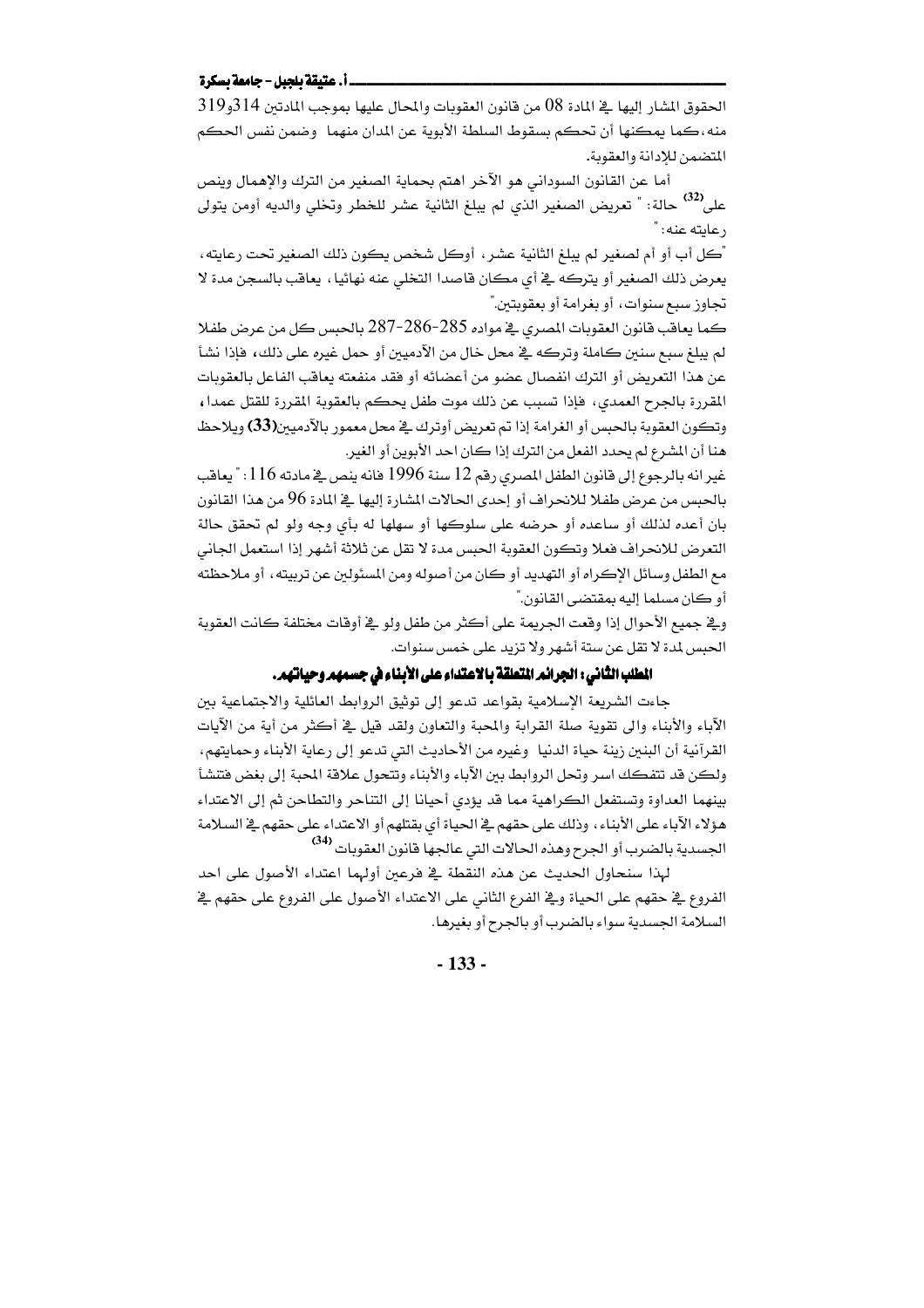### الحماية الجنانية للطفل كضحية في أسرته .

# الفرع الأول: جرائم الاعتداء على الحياة:

السؤال الذي يتبادر إلى أذهاننا هو ما هي عقوبة الأصل الذي يقتل احد فروعه ؟ للإجابة على هذا التساؤل حسب قانون العقوبات الجزائري، يجب أن نفرق بين حالتىن:

أولا: إذا كان الفرع قد تجاوز السادسة عشر من عمره، هنا نطبق الأحكام العامة ونقصد بها أن العقوبة تكون السجن المؤبد طبقا لنص المادة 03/263 من قانون العقوبات الجزائري، وتكون الإعدام إذا توفر ظرف فانوني مشدد كسبق الإصرار أو الترصد أو القتل بالتسمم وسالخ

**ثانيا:** يكون الفرع فيها يبلغ من العمر وقت ارتكاب الجريمة السادسة عشر عاما أو اقل من ذلك وهنا نجد المشرع قد خصص هذه الحالة بتشديد العقوبة وجعلها الإعدام بدلا من السجن المؤبد، وذلك تطبيقا للمادة 04/272 من قانون العقوبات الجزائري في باب الإيذاء العمدي الذي يقع على القاصر الذي لا يتجاوز سنه 16 عامت بالضرب أو الجرح أو الامتناع عن تقديم الطعام له أو العناية به عمدا إذا كان الجناة هم احد الوالدين الشرعيين أو غيرهم من الأصول الشرعيين أو أي شخص آخر له سلطة على الطفل أو يتولى رعايته وذلك إن نتج عن ذلك التعدى وفاة الحدث وكانت الوفاة مقصودة وحتى لو كانت الوفاة مقصودة لذاتها ولكنها حدثت نتيجة لطرق علاجية معتادة أين لم تراعى <u>ب</u>خ علاجه الطرق الطبية الحديثة<sup>(45)</sup> .

أما عن حكمة التشديد فانه لا شك أن تشديد العقوبة في المادة 272 برجع إلى إهمال الوالدين ومن في حكمها في رعاية الصغير الذي لم يتجاوز السادسة عشر من العمر وفي تعمد إيذائه بفعل ايجابي أو سلبي، كما يرجع إلى محل الجريمة وعلاقة الأصل وهو الجاني بفرعه المجنى عليه تلك العلاقة المفترض أنها الحنان والرحمة والمعنونة فإذا انعدمت لدى الأصول يعاقبهم المشرع بالإعدام<sup>36</sup>).

كما ورد في قانون العقوبات نص عن هذه الجريمة تلك التي تقوم فيها الأم يقتل ولدها حديث الولادة، إما اتقاء العار أو خوفا من الفضيحة وإما لسبب آخر سواء في ذلك إن كان الولد .<br>شرعيا أو ابن زنا و<u>ب</u>خ هذا المنى نص فانون العقوبات<sup>375</sup> على أن تعاقب الأم سواء كانت فاعلة أصلية أو شريكة في فتل ابنها حديث الولادة بالسجن المؤقت من عشر سنوات إلى عشرين سنة على أن لا يطبق هذا النص على من ساهم أو اشترك معها في ارتكاب الجريمة.

كما عرف قانون العقوبات<sup>(38</sup> قتل الأطفال بأنه إزهاق روح الطفل حديث الولادة، أما عن عناصر هذه الجريمة — قتل الوليد الحديث الولادة — فانه يتطلب وجود فعل الاعتداء مميت أو توفر الفعل الايجابي أو الامتناع السلبي يهدف إزهاق روح المولود بأية وسيلة كانت مثل الخنق والغرق والترك دون عذاء أو دون ريط الحبل السرى عند الولادة<sup>(39)</sup> ، زيادة على هذا توفر العنصر المادي فهذه الجريمة تتطلب أيضا وجود نية إزهاق الروح، وهناك بعض التشريعات الجزائية التي تجعل من إخفاء الجنين حديث الولادة أو وضعه سرا في مكان مهجور أوفي مكان خفي قرائن قوية على فيام الركن المعنوي أو القصد الجرمي أو نية القتل.

 $-134-$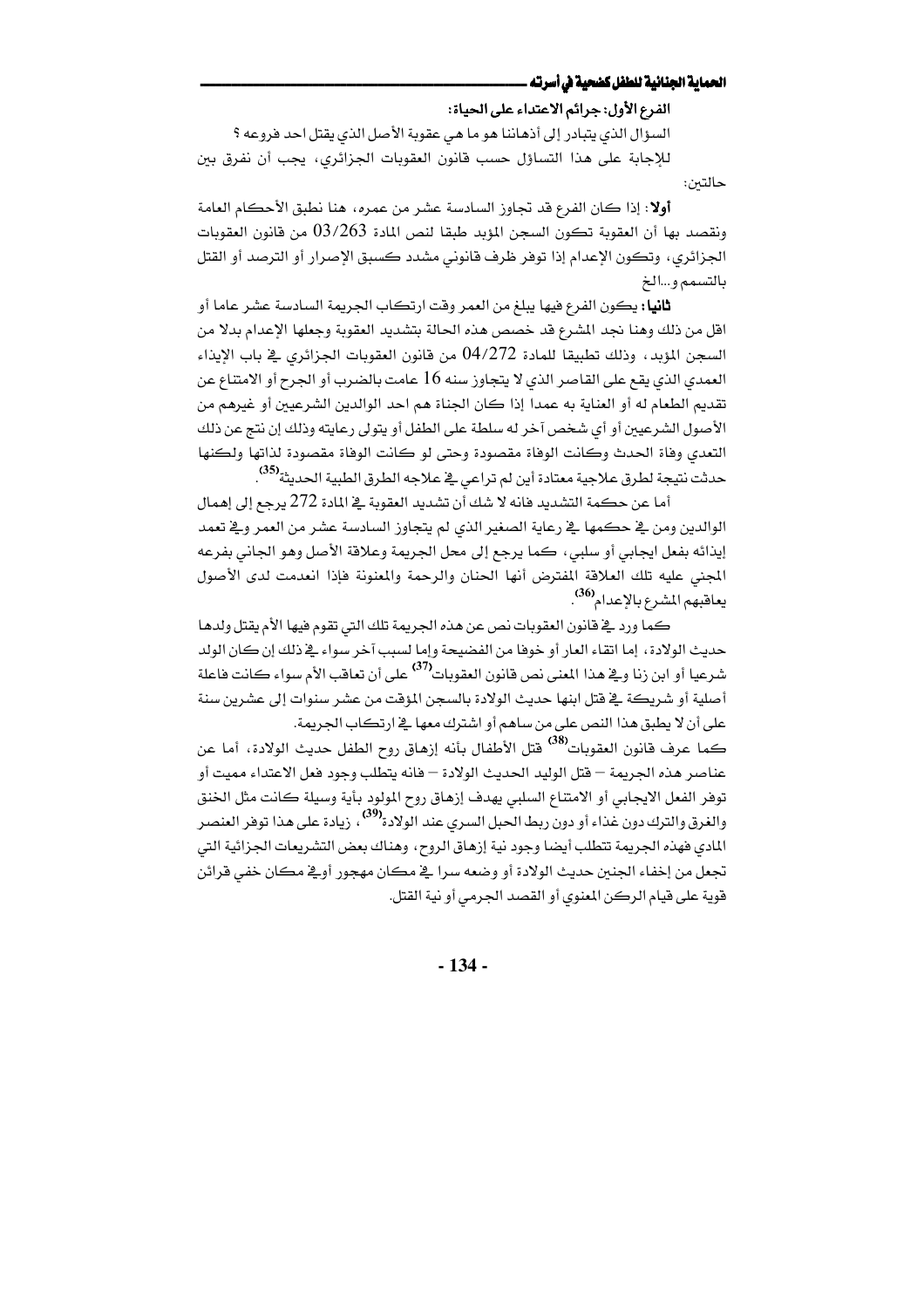### \_\_ أ. عتيقة بلجبل - جامعة بسكرة

والمشرع السوداني في فانون العقوبات لسنة 1974عاقب في مادته 270 على إخفاء الولادة بالتصرف سرا ﴾ جثة المولود ويعتبر هذا التصرف بفعل الاعتداء على الوليد حديث الولادة بالقتل.

أما الشرط الأخير في أن الشخص يفكر في قتل الوليد ويقوم بذلك وحده أو بالاشتراك مع الغير مثل تلك المرأة أو الأم التي حملت كرها ووضعته كرها ، أما من ساهم أو شارك في فتل ابنها أو وليدهـا فانه لا يمكن أن يستفيد من العقوبة المخففة المقررة لمعاقبة الأم ضمن المادة 216 من قانون العقوبات الجزائري، وإنما تطبق عليه العقوبة الكاملة المقررة لكل من يشارك يخ جنايات القتل العمدى.

أما إذا كان قاتل الوليد الحديث العهد بالولادة هو الشخص الآخر غير الأم وان دور الأم لم يكن دور الفاعل الأصلي وإنما شريكة فقط، فان الفاعل الأصلي يعاقب عقوبة القتل العمدى وان الأم الشريكة تعاقب عقوبة مخففة حسب نص المادة 261 من قانون العقوبات: " يعاهب بالإعدام كل من ارتكب جريمة القتل... وتعاهب الأم سواء كانت فاعلة أصلية أو شريكة في فتل ابنها الحديث العهد في الولادة بالسجن المؤقت من عشر سنوات إلى عشرين سنة..."

### الفرع الثاني: جرائم الاعتداء على ذات احد الفروع:

لقد نصت المادة269 قانون العقوبات الجزائري على أنه:

- كل من جرح أو ضرب عمدا فاصرا لا تتجاوز سنة السادسة عشر ، أو منع عنه عمدا الطعام أو العناية إلى الحد الذي يعرض صحته للضرر ، أو ارتكب ضده همدا أي عملا آخر من أعمال العنف أو التعدي في ما عدى الإيذاء الخفيف، يعاقب بالحبس من سنة إلى خمس سنوات وبغرامة من 500 إلى 5000 دج.

كما أشار هذا القانون إلى عدة وفائع جرمية ذكرها على سبيل الحصر ثم بعد ذلك قرر عقوبة معينة لكل واقعة.

ونصت المادة 272 من نفس القانون على انه: " إذا كان الجناة هم احد الوالدين الشرعيين أو أي شخص آخر له السلطة على الطفل أو يتولى رعايته فيكون عقابهم كما يلي: l - إذا كانت الوقائع تشكل ضربا أو جرحا عمدا ، ضد القاصر من فروع المتهم لم يبلغ سن السادسة عشر سنة من عمره أو منع عنه الطعام أو العناية عمدا ، مما يعرض صحته للضرر أو ارتكب ضده أي عمل من أعمال العنف والتعدي المنصوص عليها في المادة 269 من قانون العقوبات الجزائري، يعاقب بالعقوبة المنصوص عليها في المادة 270 من قانون العقوبات الجزائري وهي الحبس من ثلاث إلى عشر سنوات، ومن خمس مئة 500 إلى ستة آلاف 6000 دينار جزائري غرامة مع جوزا الحكم بالحرمان من الحقوق المنصوص عليه في المادة 14 من قانون العقوبات الجزائري والمنع من الإقامة من سنة إلى خمس سنوات حسب المادة 272/ 01.

2 - إذا كانت الأفعال التي قام بها المتهم وهو من أصول الضحية قد أحدثه بالضحية الذي هو من فروع المتهم مرضا أو فقدانا للقدرة على الحركة أو عجزا كليا على العمل لأكثر من خمسة عشر يوما ، أو إذا فترن الفعل بسبق الإصرار والترصد فان العقوبة تكون السجن المؤقت

 $-135 -$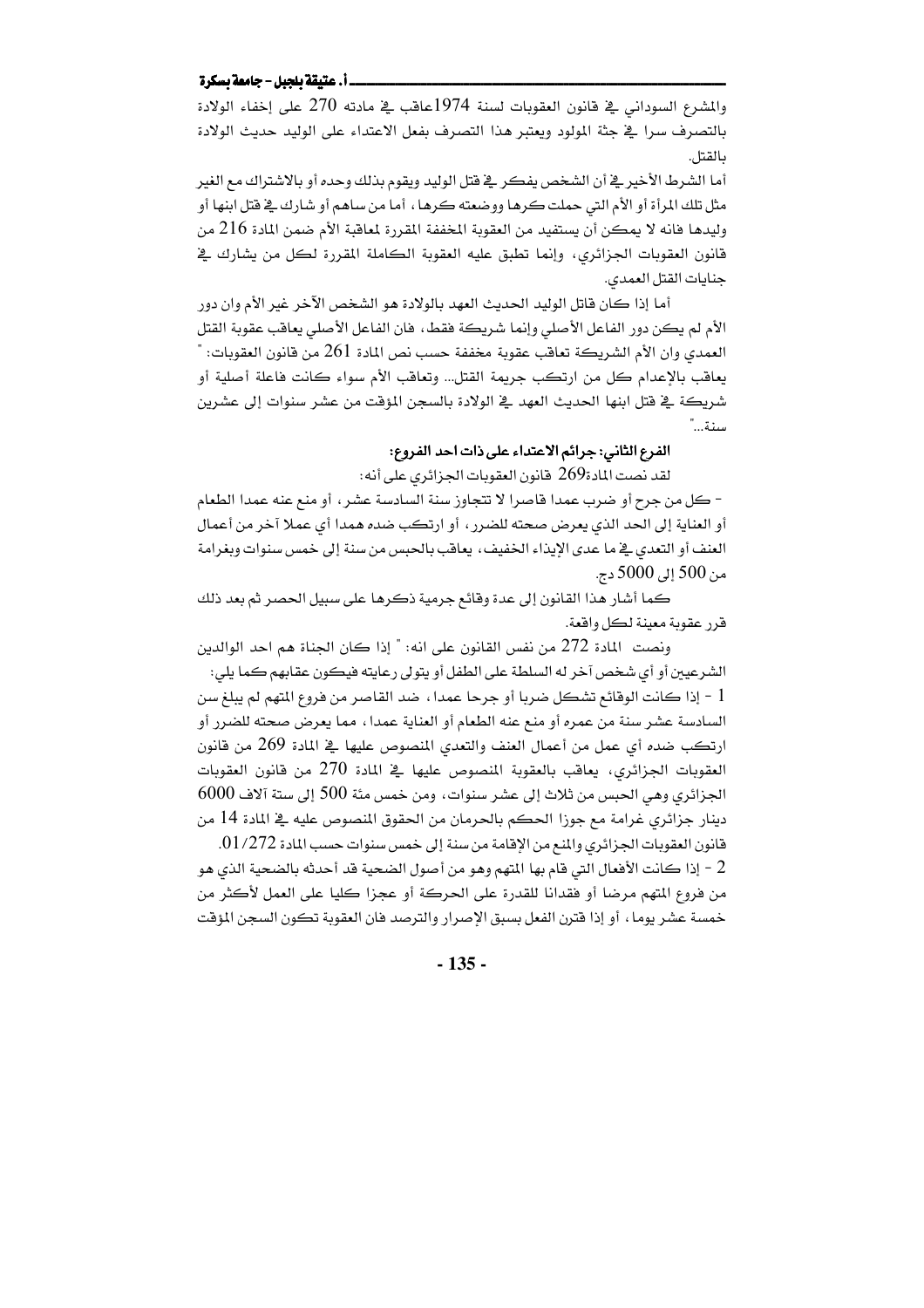### الحماية الجنائية للطفل كضحية في أسرته ــ

من خمسة إلى عشر سنوات تطبيقا لما ورد النص عليه في البند الثاني من المادة 272 من قانون العقوبات.

3 - إذا كانت الأفعال الوفائع والأفعال المسوبة إلى أصل المتهم والمتعلقة بالضرب والجرح والعنف وأعمال التعدي المشار إليها في المادة 269 الواقعة على فرع الضحية قد نتج عنها فقد أو بتر احد الأعضاء الجسم أو الحرمان من استعماله أو فقد البصر أوترك عاهة مستديمة أو نتجت عنها الوِفاءَ دون القصد في إحداثها فان العقوبة المقررة في البند الثالث من المادة 272 لهذه الوقائع ستكون السجن المؤيد.

4 - إذا كانت الأفعال التي قام بها الأب أو الأم ضد ابنه أو ابنته أو التي قام بها الجد أو الجدة ضد أحفادهم قد قصد بها الوفاة وحصلت أولم بقصد بها الوفاة ولكنها حصلت نتيجة لطرق علاجية معتادة فان العقوبة حسب البند الرابع من المادة 271 ستكون الإعدام.

أما عناصر فيام جريمة اعتداء الوالدين على الأولاد فنلخصها حسب أحكام المادتين 272/269 من قانون العقوبات الجزائري إلى أريع عناصر وهي:

- العنصر المادي ويتحقق بوجود احد الأفعال المادية المتمثلة في الضرب والجرح العمدي الواقع على الولد أوقے منع الطعام عنه أوترك العناية به عمدا أو بقيام بأى عمل من أعمال العنف والتعدي ضده، باستثناء الإيذاء الخفيف الذي يدخل فج إطار تأديب الآباء للأبناء ولا يلحق بهم اَي ضرر ڪبير.

-العنصر الثاني فيجب أن يتحقق شرط علاقة الأبوة الشرعية أي أن يكون المتدى هو احد الوالدين الشرعيين كالأب الحقيقي – الشرعي- أو الأم أو الجد أو الجدة الشرعيون.

– العنصر الثالث العنصر المعنوي أي توهر القصد أو العمد عند ضرب أو جرح الابن أو الصغير.

- أخيرا يجب توفر عنصر صغر سن الضحية ، بمعنى أن يكون الضحية لم يبلغ سن السادسة عشر من عمره وقت ارتكاب الفعل الجرمي أما إذا كان قد بلغها أو تجاوزها فلم يعد هناك مجالا لتطبيق المادتين 269و272 معا ية مثل هذا الحال وإنما يمكن تطبيق نصوص المواد الملائمة للوفائع مثل المادة 64 من فانون العقوبات الجزائري.

وعليه فإذا توفرت كل هذه العناصر مجتمعة وبالشكل الذي حدده القانون، فان جريمة اعتداء الوالدين على أولادهم تكون قد نشأت مكتملة العناصر ، وان المتهم سواء كان أبا أو أما أوجدا أو جدة يكون قد استحق أن يعاقب وفقا للنتائج التي تولدت عن فعله الجرمي، حسب الحالات المشار إليها في المادة 272 من قانون العقوبات الجزائري.

### الهوامش :

احمد شوقي أبو خطوة، **جرائم الاعتداء على الأشخاص**، دار النهضة العربية، القاهرة، 1993 ص158. 02- عبد العزيز سعد، ا**لجرائم الواقعة على نظام الأسرة**، ديوان للأشغال التربوية، الطبعة الثانية، 2002،  $.20\,$ ص

فساوية كيرواني، **حق الطفل في الحماية من الاستغلال والعنف بكل أشكاله** ، رسالة ماجستير في القانون -03 الدولي لحقوق الإنسان، جامعة مولود معمري، تيزي وزو، بسن، ص 156.  $21$ عبد العزيز سعد ، مرجع سابق ، ص $-04$ 

 $-136-$